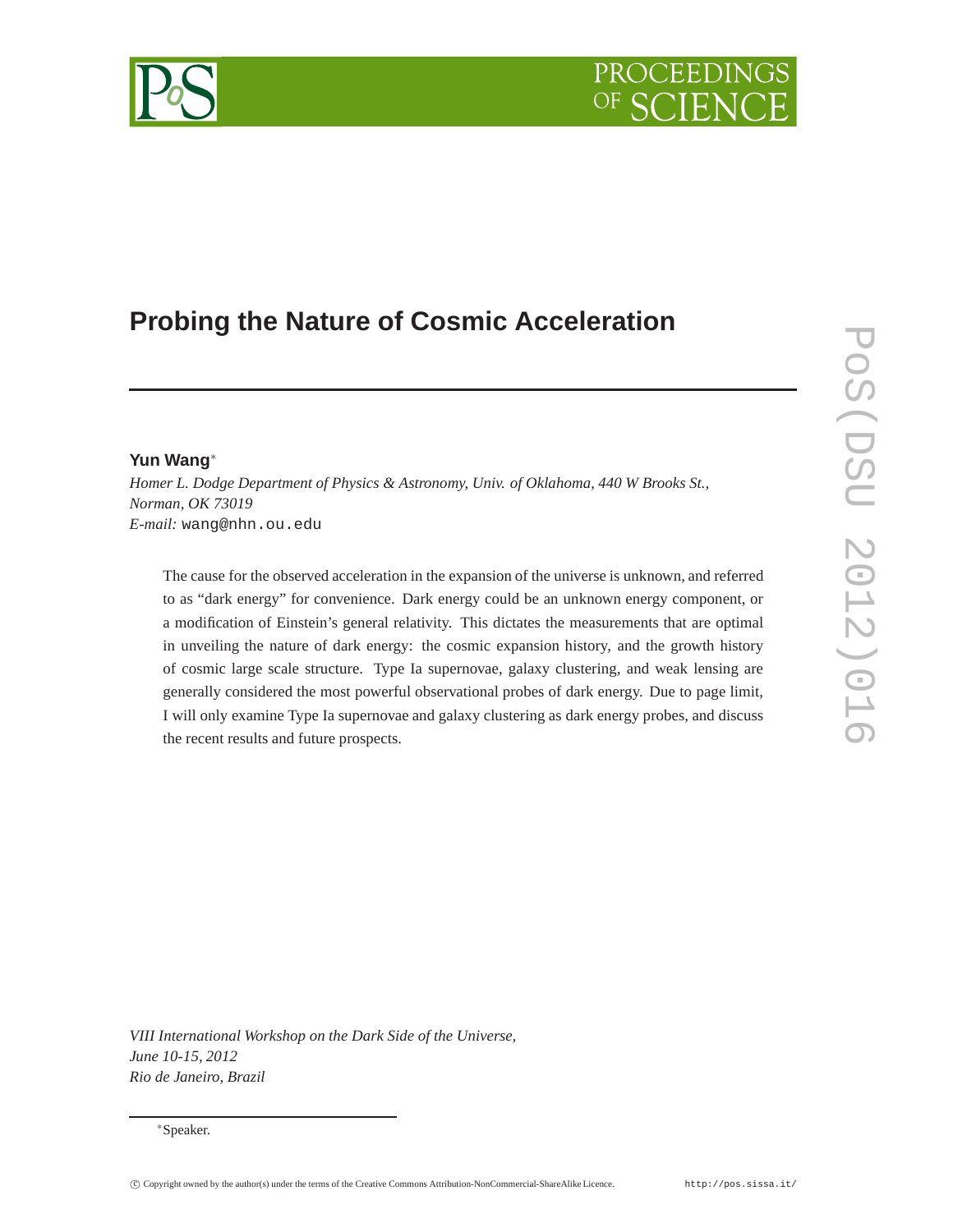

**Figure 1:** Left panel: Expansion history of the universe measured from current data [7]. Data used: Cosmic microwave background anisotropy (CMB) data from WMAP 7 year observations [8]; 472 Type Ia supernovae (SNe Ia) (compiled by [9], including data from the Supernova Legacy Survey (SNLS) [9], the Hubble Space Telescope (HST) [10], as well as nearby SNe Ia [36]); galaxy clustering measurements from Sloan Digital Sky Survey (SDSS) Luminous Red Galaxies (LRGs) [11], 69 Gamma Ray Bursts [14], and the latest Hubble constant  $(H_0)$  measurement using the Hubble Space Telescope (HST) [16]. Right panel: Dark energy density as a function of redshift measured from the same data.

## **1. Introduction**

Solving the mystery of the observed cosmic acceleration [1] is one of the most important challenges in cosmology today. Current observational data are not sufficient for differentiating two likely explanations for the observed cosmic acceleration: an unknown energy component (dark energy, *e.g.*, [2]), and the modification of general relativity (modified gravity, *e.g.*, [3, 4]). Refs.[5, 6] contains reviews with more complete lists of references of theoretical models.

The evidence for cosmic acceleration has strengthened over time. The expansion history of the universe is described by the Hubble parameter,  $H(t) = (d \ln a/dt) = \dot{a}/a$ , where  $a(t)$  is the cosmic scale factor, and *t* is cosmic time. The cosmological redshift,  $z \equiv 1/a(t) - 1$ , is usually used as the indicator for cosmic time, because it can be measured for a given astrophysical object. Fig.1 (left panel) shows the Hubble parameter  $H(z)$ , as well as  $\dot{a}$ , measured from current observational data [7]. Fig.1 (right panel) shows the corresponding dark energy density function  $\rho_X(z)$  [7]. A cosmological constant (and no modification of gravity) continues to be consistent with data, but the uncertainties are large (see Fig.1, right panel). Given our ignorance of the true nature of dark energy, and the theoretical difficulties of explaining a tiny but non-vanishing cosmological constant using known physics, we need to be open minded in exploring and constraining alternative explanations.

Type Ia supernovae (SNe Ia), galaxy clustering (GC), and weak lensing (WL) are generally considered the most powerful observational probes of dark energy. SNe Ia provide a measurement of  $H(z)$  derived from luminosity distances of SNe Ia. GC provides direct measurements of  $H(z)$ ,  $D_A(z)$ , as well as the growth rate of cosmic large scale structure,  $f_g(z)$ . WL provides measurements of  $H(z)$  and the growth factor  $G(z)$  (related to  $f_g(z)$  via a derivative) [12]. It is important to utilize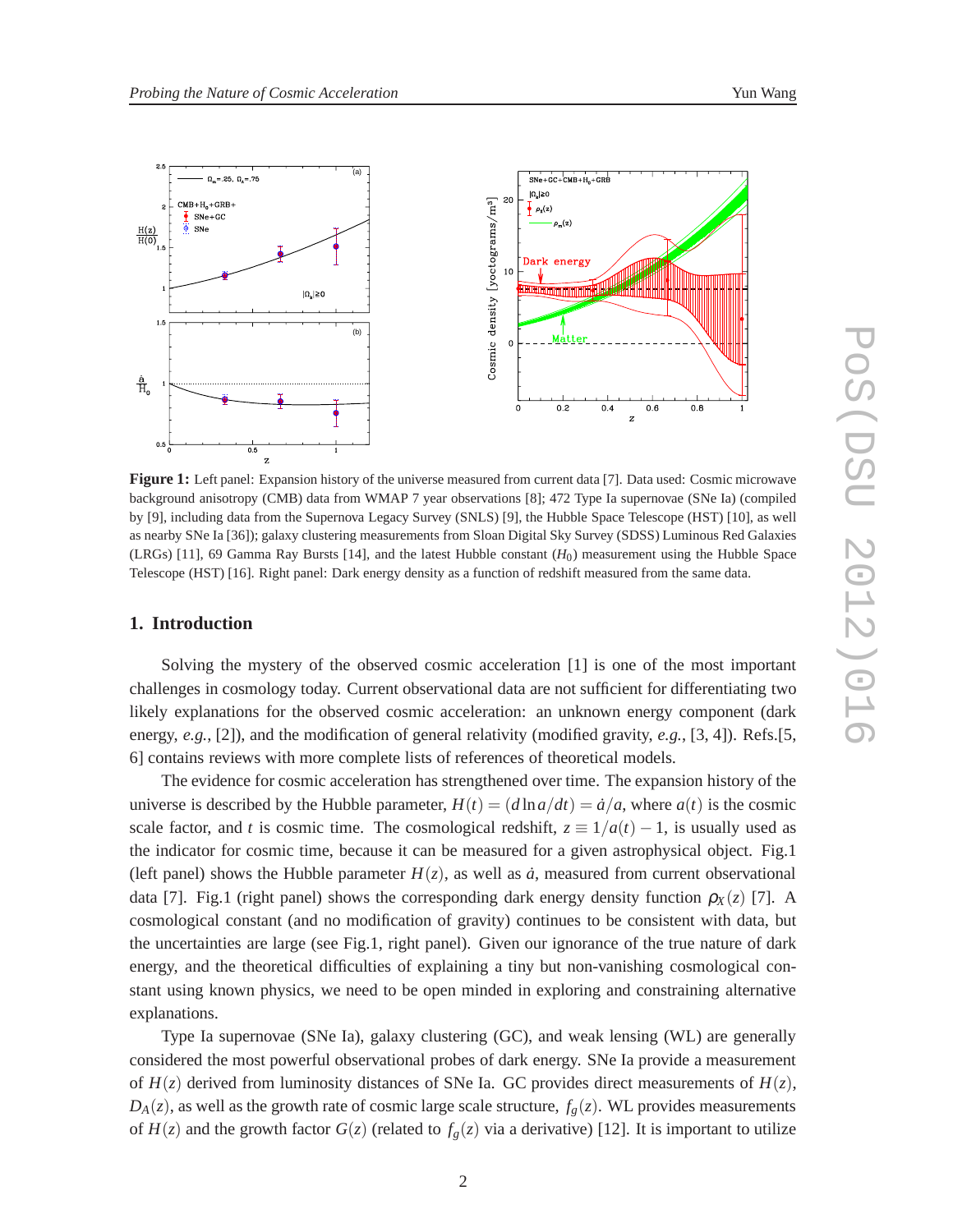all three methods, as they have different systematic errors. Furthermore, GC and WL constrain different aspects in the modification of gravity; both are required to achieve a robust test of gravity.

Clusters of galaxies provide an independent and complementary method to probe dark energy [13]. Other methods, e.g., using gamma-ray bursts, old red galaxies, or radio galaxies [15] provide additional cross-checks on dark energy constraints. CMB data and independent measurements of *H*<sup>0</sup> are required to break the degeneracy between dark energy and cosmological parameters (see e.g. [17, 7]), hence are important as well in constraining dark energy.

Due to the page limit, I will focus on SNe Ia and GC, as these have yielded the strongest direct constraints on dark energy to date. I will first discuss the simplest general guidelines for probing dark energy, then SNe Ia and GC as dark energy probes respectively, and conclude with a brief summary of current status and future prospects of dark energy observational projects.

### **2. Probing dark energy and testing gravity**

Because of the existence of two possible explanations, dark energy and modified gravity, for the observed cosmic acceleration, it is critical for us to recognize that we need to measure two functions of cosmic time from observational data: the expansion history of the universe,  $H(z)$ , and the growth rate of cosmic large scale structure,  $f_g(z)$ . Modified gravity models can give identical  $H(z)$  as a dark energy model by design, but the growth rate  $f_g(z)$  is likely different in these models compared to dark energy models. The precise and accurate measurement of  $H(z)$  and  $f_g(z)$  from observational data will allow us to probe the true nature of cosmic acceleration [19].

Dark energy is often parameterized by a linear equation of state  $w_X(a) = w_0 + w_a(1-a)$  [20]. Because of our ignorance of the nature of dark energy, it is important to make model-independent constraints by measuring the dark energy density  $\rho_X(z)$  [or the expansion history  $H(z)$ ] as a free function of cosmic time. Measuring  $\rho_X(z)$  has advantages over measuring dark energy equation of state  $w_X(z)$  as a free function;  $\rho_X(z)$  is more closely related to observables, hence is more tightly constrained for the same number of redshift bins used [21, 22]. Note that  $\rho_X(z)$  is related to  $w_X(z)$ as follows [21]:

$$
\frac{\rho_X(z)}{\rho_X(0)} = \exp\left\{ \int_0^z dz' \frac{3[1 + w_X(z')]}{1 + z'} \right\},\tag{2.1}
$$

*Hence parametrizing dark energy with*  $w_X(z)$  *implicitly assumes that*  $\rho_X(z)$  *does not change sign in cosmic time.* This precludes whole classes of dark energy models in which  $\rho_X(z)$  becomes negative in the future ("Big Crunch" models, see [23] for an example)[24]. If the present cosmic acceleration is caused by dark energy,

$$
E(z) = \frac{H(z)}{H_0} = \left[\Omega_m(1+z)^3 + \Omega_k(1+z)^2 + \Omega_X X(z)\right]^{1/2},\tag{2.2}
$$

where  $X(z) \equiv \rho_X(z)/\rho_X(0)$ .  $H_0 = H(z=0)$  is the Hubble constant.  $\Omega_m$  and  $\Omega_X$  are the ratios of the matter and dark energy density to the critical density  $\rho_c^0 = 3H_0^2/(8\pi G)$ , and  $\Omega_k = -k/H_0^2$  with *k* denoting the curvature constant. Consistency of Eq.(2.2) at  $z = 0$  requires that  $\Omega_m + \Omega_k + \Omega_X = 1$ . Once  $E(z)$  is specified, the evolution of matter density perturbations on large scales,  $\delta^{(1)}(\mathbf{x},t)$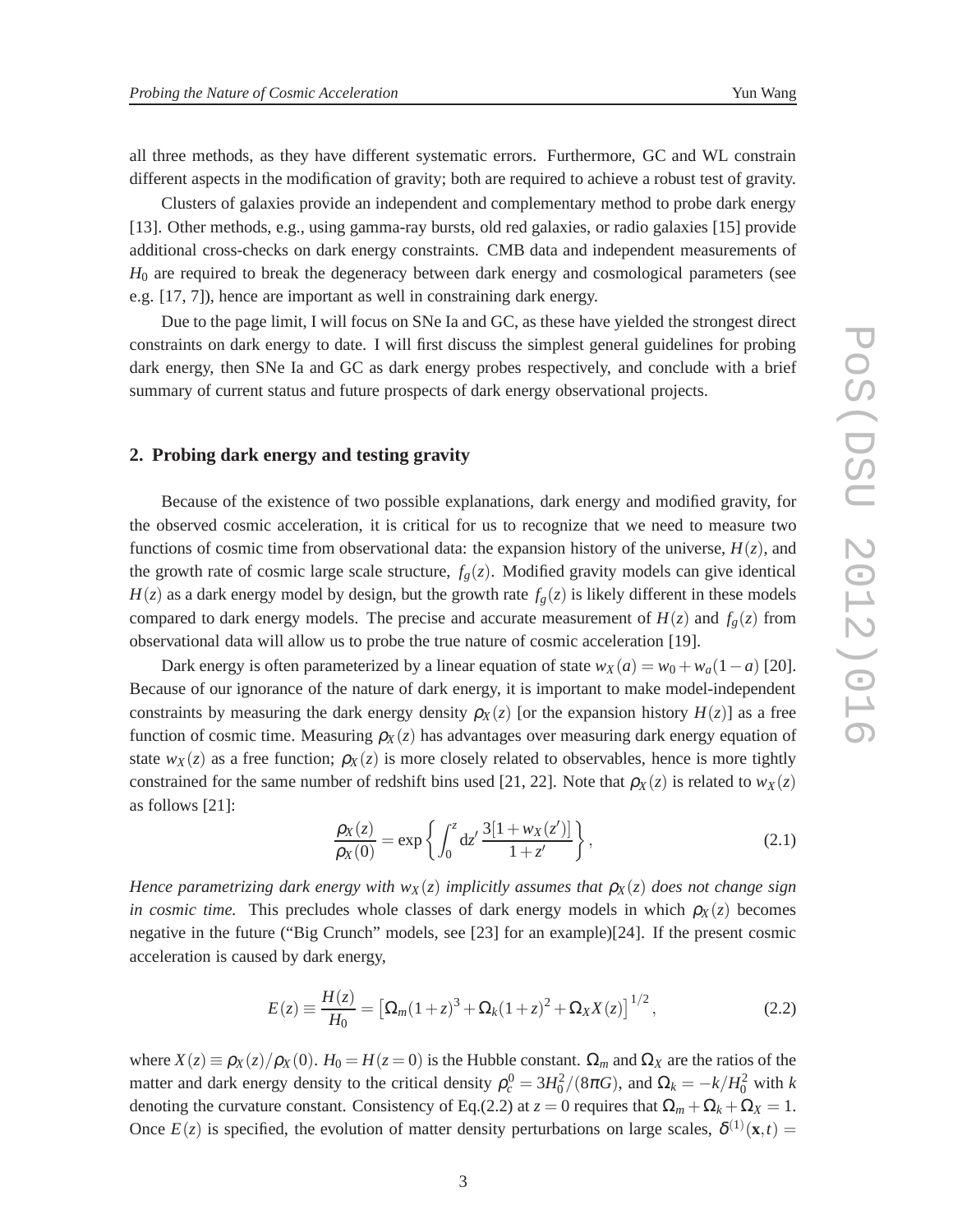*D*<sub>1</sub>(*t*) $\delta$ (**x**) is determined by solving the following equation for  $D_1 = \delta^{(1)}(\mathbf{x}, t)/\delta(\mathbf{x})$ ,<sup>1</sup>

$$
D_1''(\tau) + 2E(z)D_1'(\tau) - \frac{3}{2}\Omega_m(1+z)^3D_1 = 0,
$$
\n(2.3)

where primes denote  $d/d(H_0t)$ . The linear growth rate

$$
f_g(z) \equiv d \ln D_1 / d \ln a. \tag{2.4}
$$

In the simplest alternatives to dark energy, the present cosmic acceleration is caused by a modification to general relativity. Ref.[26] contains examples of studies of observational signatures of modified gravity models. A worked example is the DGP gravity model [4, 27], which can be described by a modified Friedmann equation<sup>2</sup>. The right panel of Fig.12 shows a DGP model that gives identical  $H(z)$  as a dark energy model, but gives significantly different  $f_g(z)$  [19].

#### **3. Type Ia supernovae as dark energy probe**

The use of Type Ia supernovae (SNe Ia) is the best established method for probing dark energy, since this is the method through which cosmic acceleration has been discovered [1]. This method is independent of the clustering of matter<sup>3</sup>, and can provide a robust measurement of  $H(z)$  [30] through the measured luminosity distance as a function of redshift,  $d_L(z) = (1+z) r(z)$ , where the comoving distance  $r(z)$  from the observer to redshift *z* is given by

$$
r(z) = cH_0^{-1} |\Omega_k|^{-1/2} \sinh[|\Omega_k|^{1/2} \Gamma(z)],
$$
  
\n
$$
\Gamma(z) = \int_0^z \frac{dz'}{E(z')}, \qquad E(z) = H(z)/H_0
$$
\n(3.1)

where  $\sinh(x) = \sin(x)$ , *x*,  $\sinh(x)$  for  $\Omega_k < 0$ ,  $\Omega_k = 0$ , and  $\Omega_k > 0$  respectively.

**Type Ia as standard candles.** A SN Ia is a thermonuclear explosion that completely destroys a carbon/oxygen white dwarf near the Chandrasekher limit of 1.4 *M*⊙. This is the reason SNe Ia are so uniform in peak luminosity. The first challenge to overcome when using SNe Ia as cosmological standard candles is properly incorporating the intrinsic scatter in SN Ia peak luminosity. The usual calibration of SNe Ia reduces the intrinsic scatter in SN Ia peak luminosity (Hubble diagram dispersion) to about 0.16 mag [31, 32]. The calibration techniques used so far are based on one observable parameter, the lightcurve width, which can be parametrized either as ∆*m*<sup>15</sup> (decline in magnitudes for a SN Ia in the first 15 days after *B*-band maximum, see [31]), or a stretch factor (which linearly scales the time axis, see [33]). The lightcurve width is associated with the amount

<sup>&</sup>lt;sup>1</sup>Note that we have assumed that dark energy and dark matter are separate, which is true for the vast majority of dark energy models that have been studied in the literature. If dark energy and dark matter are coupled (a more complicated possibility), or if dark energy and dark matter are unified (unified dark matter models), Eq.(2.3) would need to be modified accordingly. Ref.[25] found the first strong evidence for the separation of dark energy and dark matter by ruling out a broad class of so-called unified dark matter models. They showed that these models produce oscillations or exponential blowup of the dark matter power spectrum inconsistent with observation.

<sup>&</sup>lt;sup>2</sup>The validity of the DGP model has been studied by [28].

<sup>&</sup>lt;sup>3</sup>Galaxy peculiar velocities from large-scale supernova surveys can be used to probe dark energy [29].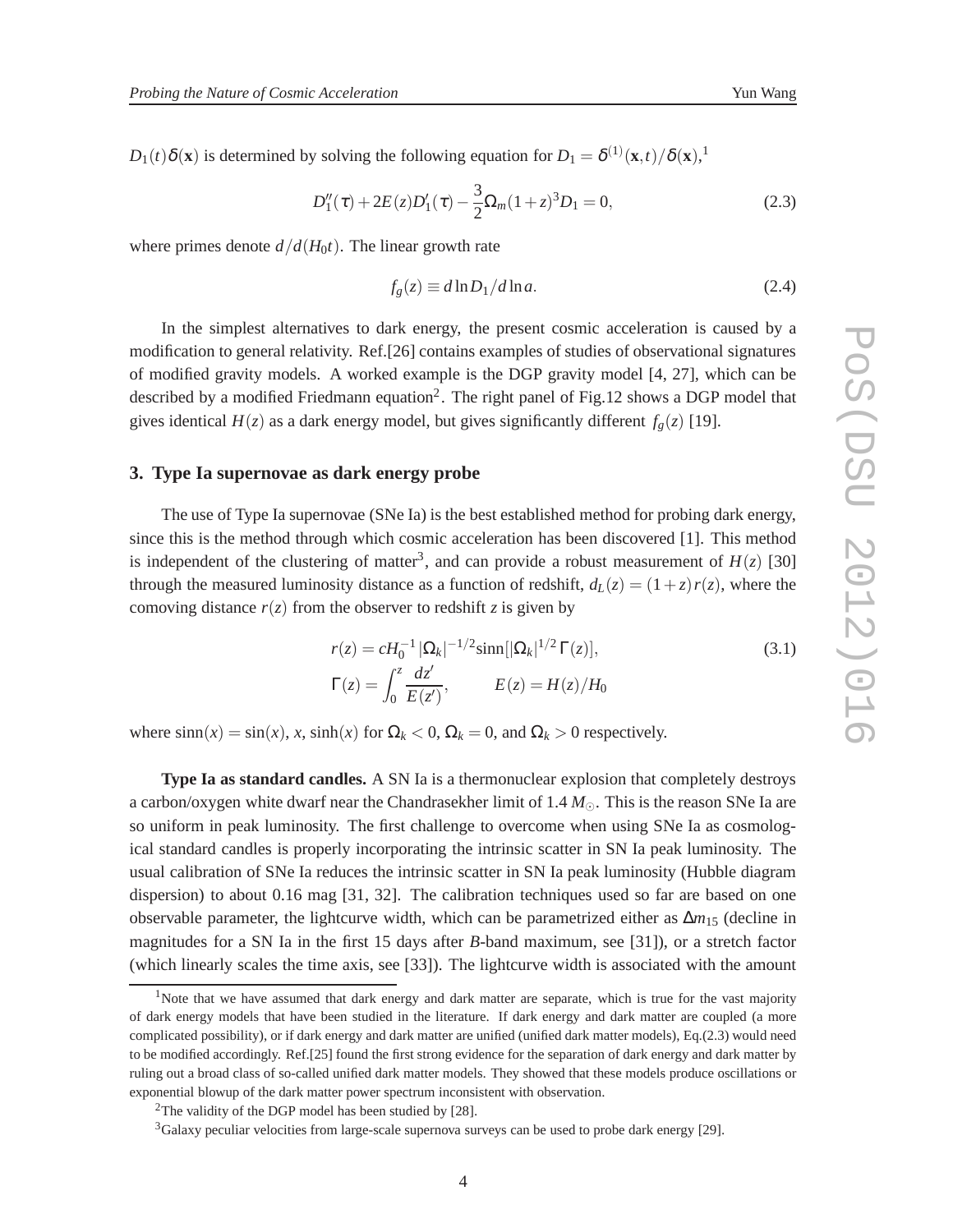

**Figure 2:** Left panel: Hubble diagrams showing 26 SNe Ia with  $B_{max} - V_{max} \le 0.20$  from the Calan/Tololo sample [36]. This sample provided half of the data for the discovery of the cosmic acceleration in 1998 [1]. The solid lines indicate Hubble's law; perfect standard candles (with  $\sigma = 0$ ) fall on these lines. Right panel: Hubble diagrams of SNe Ia in the NIR bands. Note that these SNe Ia have only been corrected for dust extinction; *no* corrections have been made for lightcurve width. [46]

of <sup>56</sup>Ni produced in the SN Ia explosion, which in turn depends on when the carbon burning makes the transition from turbulent deflagration to a supersonic detonation [34]. There may be additional physical parameters associated with SN Ia lightcurves or spectra [35] that can further improve the calibration of SNe Ia. Fig.2 (left panel) shows a historic example of the homogeneity of SNe Ia [36].

**Systematic effects of SNe Ia as dark energy probe.** The main systematic effects of SNe Ia as a dark energy probe are: extinction by normal  $[37]$  or gray dust  $[38]<sup>4</sup>$ , weak lensing amplification by cosmic large scale structure [39], and possible evolution in the peak luminosity of SNe Ia.

Recent data show that the apparent dust extinction of SNe Ia is very different from the typical extinction law due to Milky Way dust, possibly due to the mixing of intrinsic SN Ia color variation with dust extinction, or variations in the properties of dust [42]. The extinction by dust can be corrected using multi-band imaging data, especially near infrared (NIR) observations of SNe, since dust extinction decreases with wavelength.

The weak lensing amplification of SNe Ia by cosmic large scale structure can be modeled by a universal probability distribution function for weak-lensing amplification based on the measured matter power spectrum [43]. The effect of weak lensing on the SN Ia data can be minimized through flux-averaging [44]. Figs.3 shows the 2D marginalized contours of  $(w, \Omega_m, \mathcal{M})$  (where  $\mathcal{M}$ ) is a nuisance parameter), assuming a constant equation of state for dark energy, *w*, and a flat universe.

<sup>&</sup>lt;sup>4</sup>Gray dust, consisting of large dust grains, is difficult to detect by its reddening and could mimic the effect of dark energy [38]. Gray dust can be constrained quantitatively by the Cosmic Far Infrared Background [40], with no evidence found in favor of gray dust so far. Supernova flux correlation measurements can be used in combination with other lensing data to infer the level of dust extinction, and provide a viable method to eliminate possible gray dust contamination in SN Ia data [41].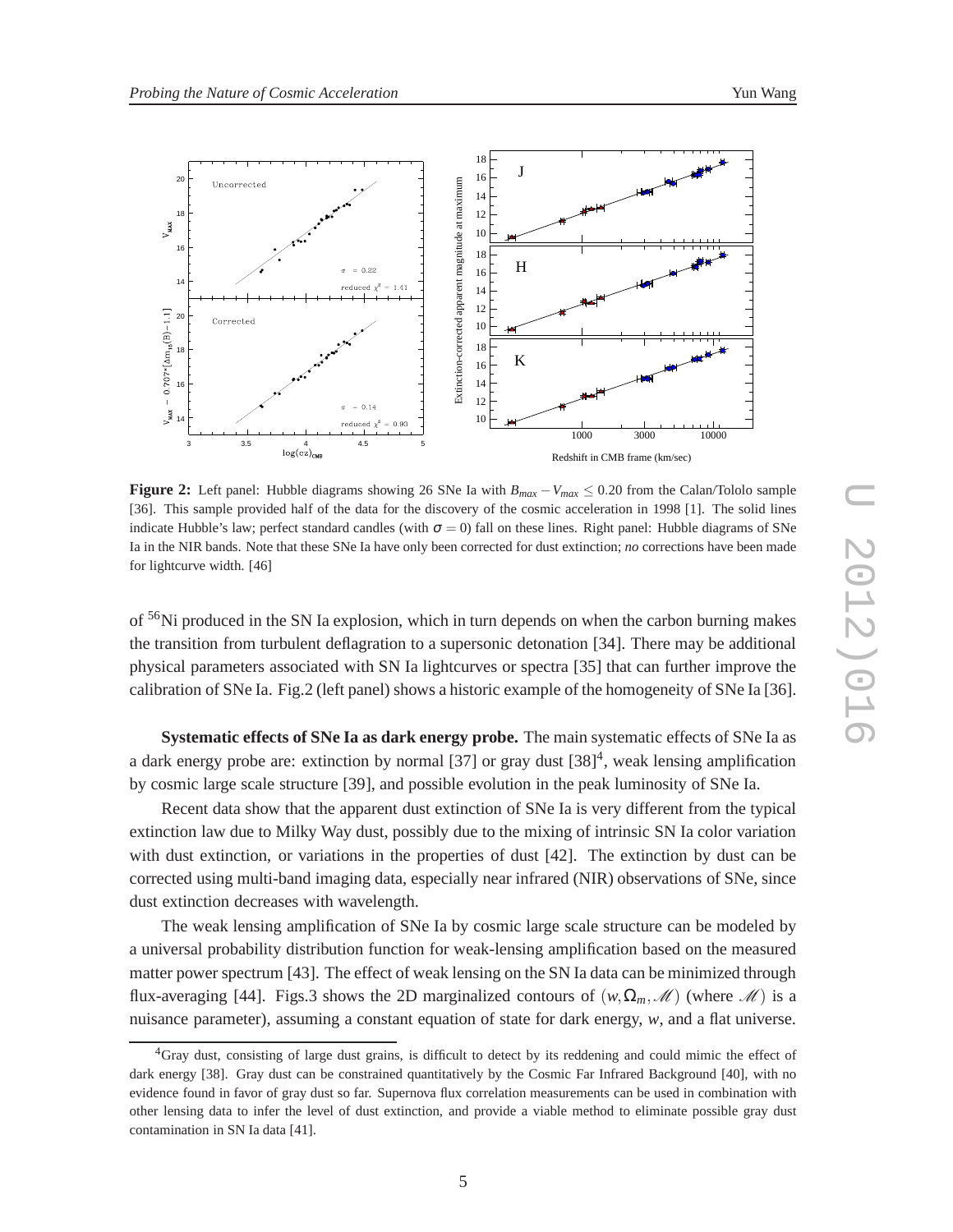

**Figure 3:** The 2D marginalized contours of  $(w, \Omega_m, \mathcal{M})$  for SNe data compiled by [9] (with and without fluxaveraging), assuming a flat universe. The contours are at 68% and 95% confidence levels. [7]



**Figure 4:** The 2D marginalized contours of  $(w_0, w_a)$  and  $(w_0, w_0, s)$  for SNe data (with and without flux-averaging) combined with galaxy clustering (CW2), CMB,  $H_0$ , and GRB data (same data as in Fig.1). The contours are at 68% and 95% confidence levels. [7]

Note that the inclusion of systematic errors of SNe leads to significantly larger uncertainties in estimated parameters, compared to when only statistical errors of SNe are included [7]. Clearly, flux-averaging (thick solid lines) leads to larger errors on dark energy and cosmological parameters if only SN Ia data are used. However, when other data are added, flux-averaging leads to smaller errors on dark energy (see Figs.4-5) because flux-averaging increases the concordance of SNe Ia with other data.

The evolution in SN Ia peak luminosity could arise due to progenitor population drift, since the most distant SNe Ia come from a stellar environment very different (a much younger universe) than that of the nearby SNe Ia. However, with sufficient statistics, we can subtype SNe Ia and compare SNe Ia at high redshift and low redshift that are similar in both lightcurves and spectra, thus overcoming the possible systematic effect due to progenitor population drift [45].

**Optimized observations of SNe Ia.** NIR observations of SNe Ia provide additional strong advantages beyond being relatively dust-free. SNe Ia are better standard candles at NIR wavelengths compared to the optical wavelengths [46, 47, 48]. The right panel of Fig.2 shows the Hubble diagram of SNe Ia in the NIR, *without* the usual lightcurve width correction. The smaller intrinsic dispersion of SN Ia peak luminosity in the NIR can be explained by the theoretical modeling of SN Ia lightcurves using time-dependent multi-group radiative transfer calculations (Kasen 2006 [49]). Fig.6 shows the dispersion in peak magnitude (measured at the first lightcurve maximum) as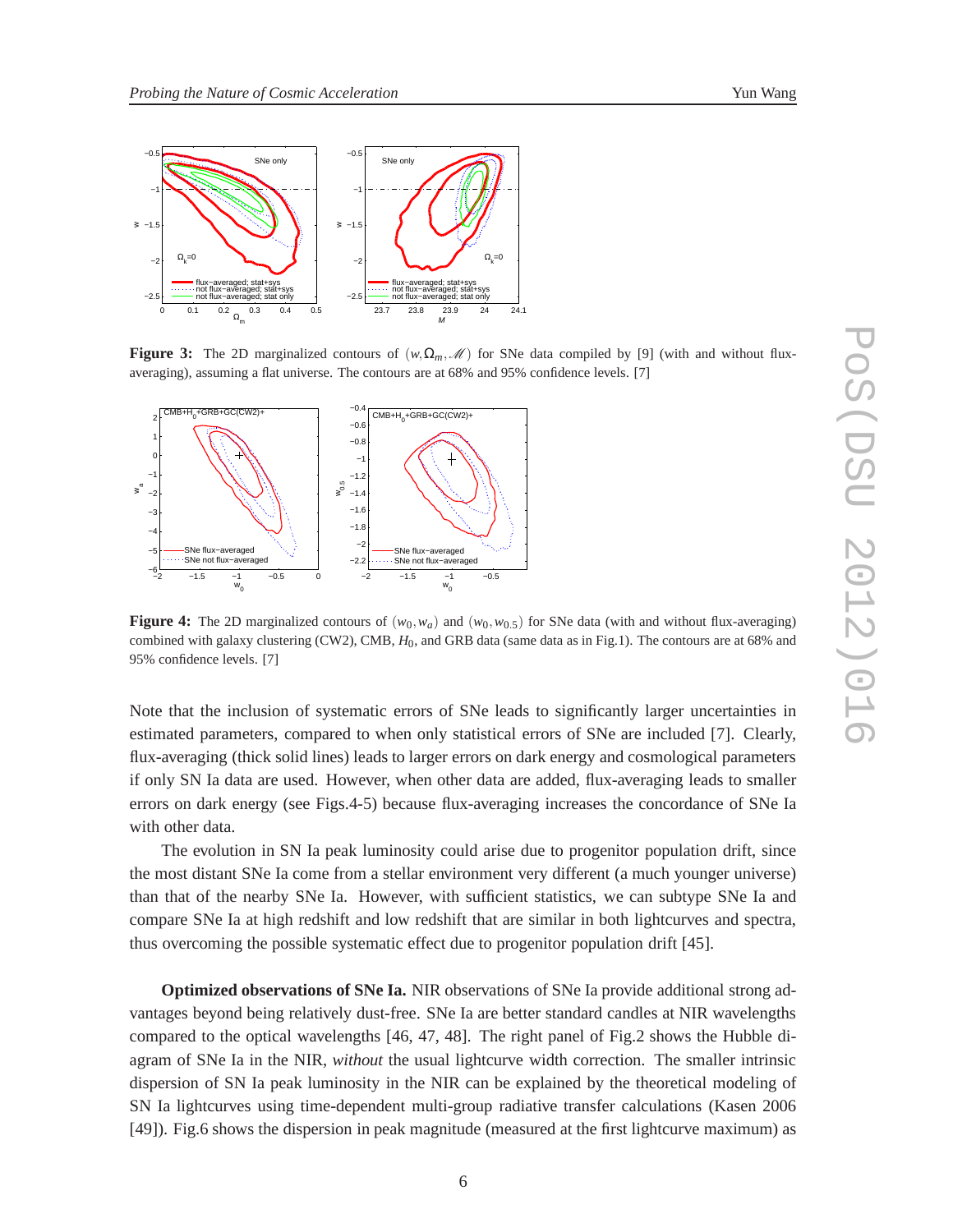

**Figure 5:** The 2D marginalized contours of  $(X_{0.33}, X_{0.67}, X_{1.0}, \Omega_m, \Omega_k)$  for SNe data (with and without flux-averaging) combined with galaxy clustering (CW2), CMB, *H*0, and GRB data (same data as in Fig.1). The contours are at 68% and 95% confidence levels. [7]



**Figure 6:** Dispersion in peak magnitude (measured at the first lightcurve maximum) as a function of wavelength band for SN Ia models with <sup>56</sup>Ni masses between 0.4 and 0.9  $M_{\odot}$  (Kasen 2006 [49]).

a function of wavelength band for SN Ia models with <sup>56</sup>Ni masses between 0.4 and 0.9  $M_{\odot}$ [49].

It is important to obtain high quality spectra of SNe Ia (including NIR spectra, see [50]), since the spectra of SNe Ia have been shown to provide calibration relations that decrease the scatter of SNe Ia in the Hubble diagram, and make SNe Ia better distance indicators. The correlation between SN Ia spectroscopic features and luminosity has been found in the observational data (see, e.g., [51]). More recently, Bailey et al. (2009) [52] used the Nearby Supernova Factory spectrophotomery of 58 SNe Ia to perform an unbiased search for flux ratios that correlate with SN Ia luminosity. They found that the 642/443 nm flux ratio is most strongly correlated with SN Ia absolute magnitudes. The correlation of SN Ia spectroscopic features and luminosity can be understood through comparing theoretical modeling with observational data. Hachinger et al.  $(2008)$  [53] found that the strength of the Si II  $\lambda$ 5972 line may be a very promising spectroscopic luminosity indicator for SNe Ia, with the correlation between Si II  $\lambda$  5972 strength and luminosity resulting from the effect of ionization balance.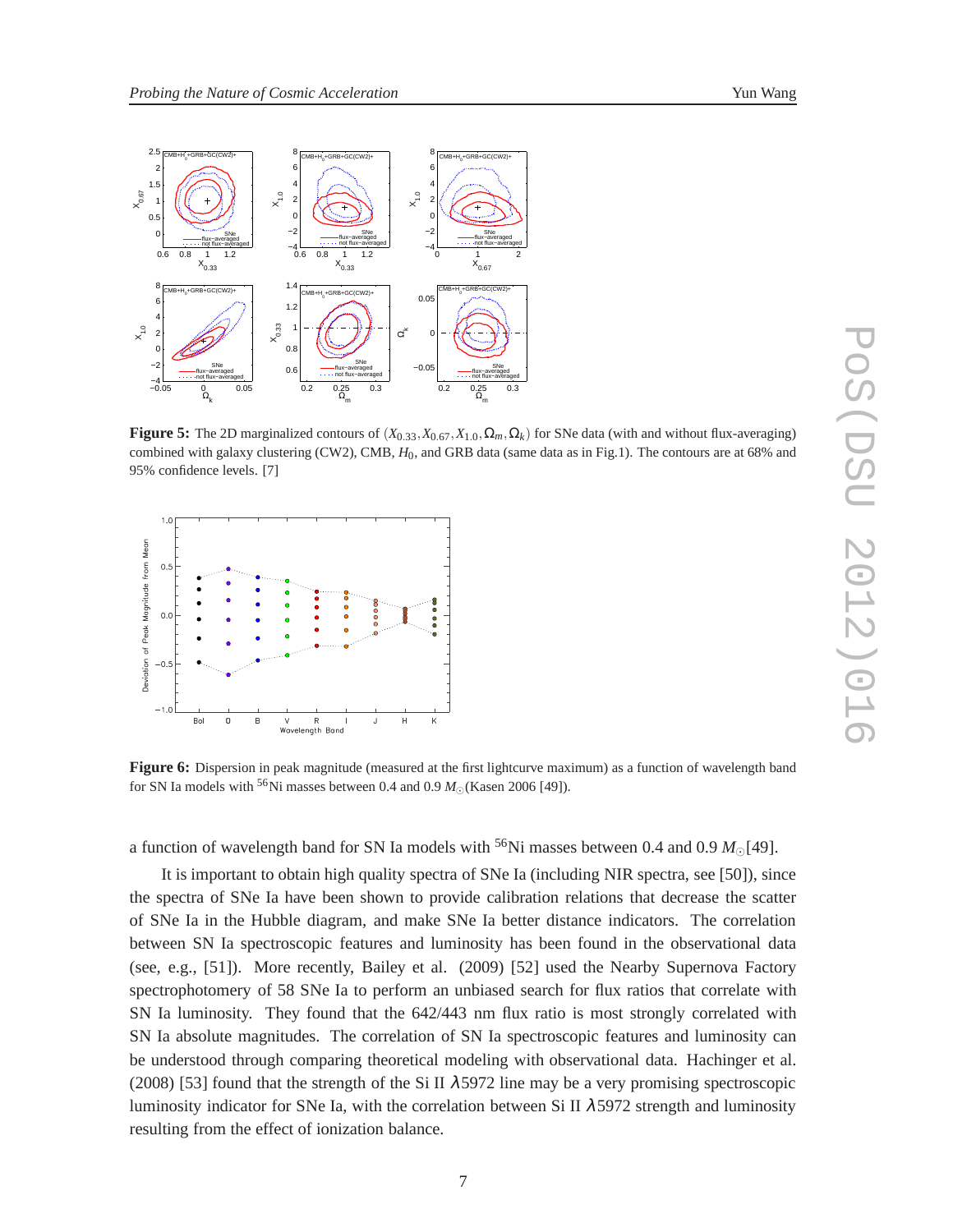

**Figure 7:** The comparison of an ultra deep supernova survey [55] with a much shallower survey in the reconstruction of the dark energy density  $\rho_X(z)$  as a free function of cosmic time [54].

The key to the efficient use of SNe Ia for probing dark energy is to obtain the largest possible unbiased sample of SNe Ia at the greatest distances from the observer [54]. This is achieved by an ultra deep survey of the same areas in the sky every few days over at least one year [55]. Given the same observational resources, an ultra deep supernova survey is superior to a much shallower survey. A sufficiently deep supernova survey is required to reconstruct the dark energy density  $\rho_X(z)$  as a free function of cosmic time (i.e., to measure  $H(z)$  precisely, see Fig.7) [54].

#### **4. Galaxy clustering as dark energy probe**

**Baryon acoustic oscillations (BAO) as a standard ruler.** At the last scattering of CMB photons, the acoustic oscillations in the photon-baryon fluid became frozen, and imprinted their signatures on both the CMB (the acoustic peaks in the CMB angular power spectrum) and the matter distribution (the baryon acoustic oscillations in the galaxy power spectrum). Because baryons comprise only a small fraction of matter, and the matter power spectrum has evolved significantly since last scattering of photons, BAO are much smaller in amplitude than the CMB acoustic peaks, and are washed out on small scales. BAO in the observed galaxy power spectrum have the characteristic scale determined by the comoving sound horizon at the drag epoch (which occurred shortly after recombination), which is precisely measured by the CMB anisotropy data (see, e.g., [8]). Comparing the observed BAO scales with the expected values gives  $H(z)$  in the radial direction, and  $D_A(z) = r(z)/(1+z)$  (the angular diameter distance) in the transverse direction [56, 57]. Fig.8 shows the first detection of the BAO peak from a sample of the SDSS LRGs [58].

BAO represents only a fraction of the cosmological information contained in galaxy clustering data. A flux-limited galaxy redshift survey can allow us to measure the cosmic expansion history  $H(z)$  through BAO only or the shape of the galaxy power spectrum  $P(k)$  (which includes BAO as features) measured from the galaxy distribution, and the growth history of cosmic large scale structure  $f_g(z)$  through independent measurements of redshift-space distortions and the bias factor between the distribution of galaxies and that of matter [19]. Assuming linear bias, the combination  $f_g(z)\sigma_{8m}(z)$  can be measured directly and used to test gravity [59].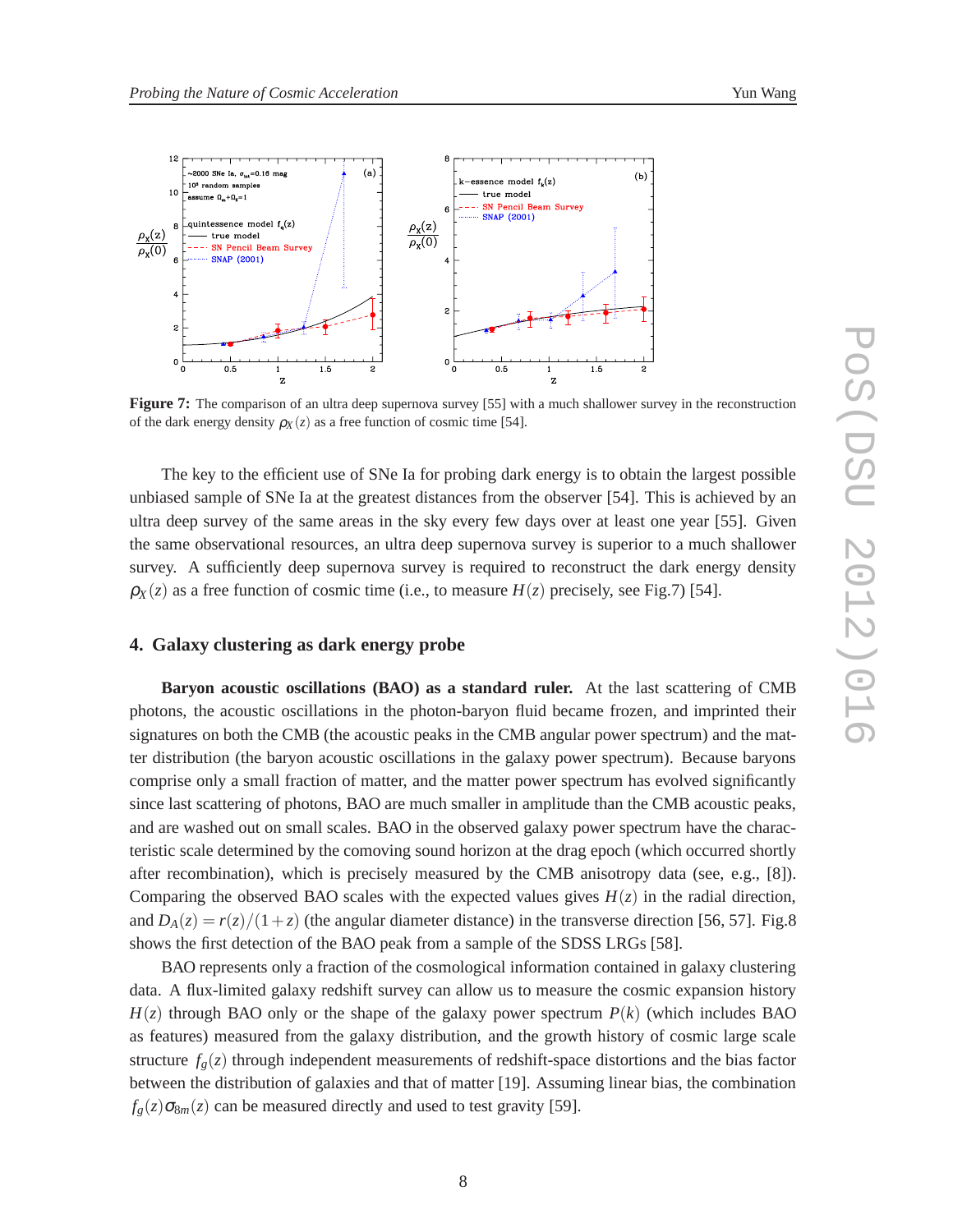

**Figure 8:** The spherically-averaged galaxy correlation function measured from the SDSS data, clearly showing a peak corresponding to the BAO scale at  $\sim 100 h^{-1}$ Mpc [58].

**Current GC Measurements.** The first simultaneous measurements of  $H(z)$  and  $D_A(z)$  from galaxy clustering data was made very recently by Chuang & Wang (2012) [11], based on a Markov Chain Monte Carlo (MCMC) analysis of the two-dimensional two-point correlation function (2D 2PCF) they measured from the flux-limited sample of LRGs from the SDSS Data Release 7 [11]. Fig.9 shows the 2D 2PCF measured from the SDSS LRGs and a single LasDamas SDSS LRG mock catalog for comparison. The similarity between the data and the mock in the range of scales used (indicated by the shaded disk) is apparent. Due to the current limitations in the modeling of systematic effects, only the quasi-linear scale range of  $s = 40 - 120h^{-1}$ Mpc is used for a conservative estimate in this analysis. Chuang & Wang (2012) [11] obtained

$$
H(z = 0.35) = 82.1^{+4.8}_{-4.9} \text{ km s}^{-1} \text{ Mpc}^{-1}, \quad D_A(z = 0.35) = 1048^{+60}_{-58} \text{ Mpc}
$$
 (4.1)

without assuming a dark energy model or a flat universe. Scaling  $H(z)$  and  $D_A(z)$  using  $r_s(z_d)$  (the sound horizon at the drag epoch) in the MCMC analysis, they found that the derived measurements of

$$
H(0.35)r_s(z_d) = 13020 \pm 530 \,\text{km/s}, \quad r_s(z_d)/D_A(0.35) = 0.1518 \pm 0.0062 \tag{4.2}
$$

are nearly uncorrelated (with a normalized correlation coefficient of  $r = -0.0584$ ), have tighter constraints and are more robust with respect to possible systematic effects. This is as expected, since  $H(0.35) r_s(z_d)$  and  $r_s(z_d)/D_A(0.35)$  correspond to the preferential redshift separation along the line of sight, and the preferential angular separation in the transverse direction respectively; these in turn arise from the BAO in the radial and transverse directions. The measurable preferential redshift and angular separations should be uncorrelated since they are independent degrees of freedom. The presence of the BAO (although only marginally visible in Fig.9) leads to tight and robust constraints on  $H(0.35)$ *r<sub>s</sub>*( $z_d$ ) and  $r_s(z_d)/D_A(0.35)$ . Since most of the constraining power in this analysis comes from fitting the overall shape of the galaxy correlation function on quasi-linear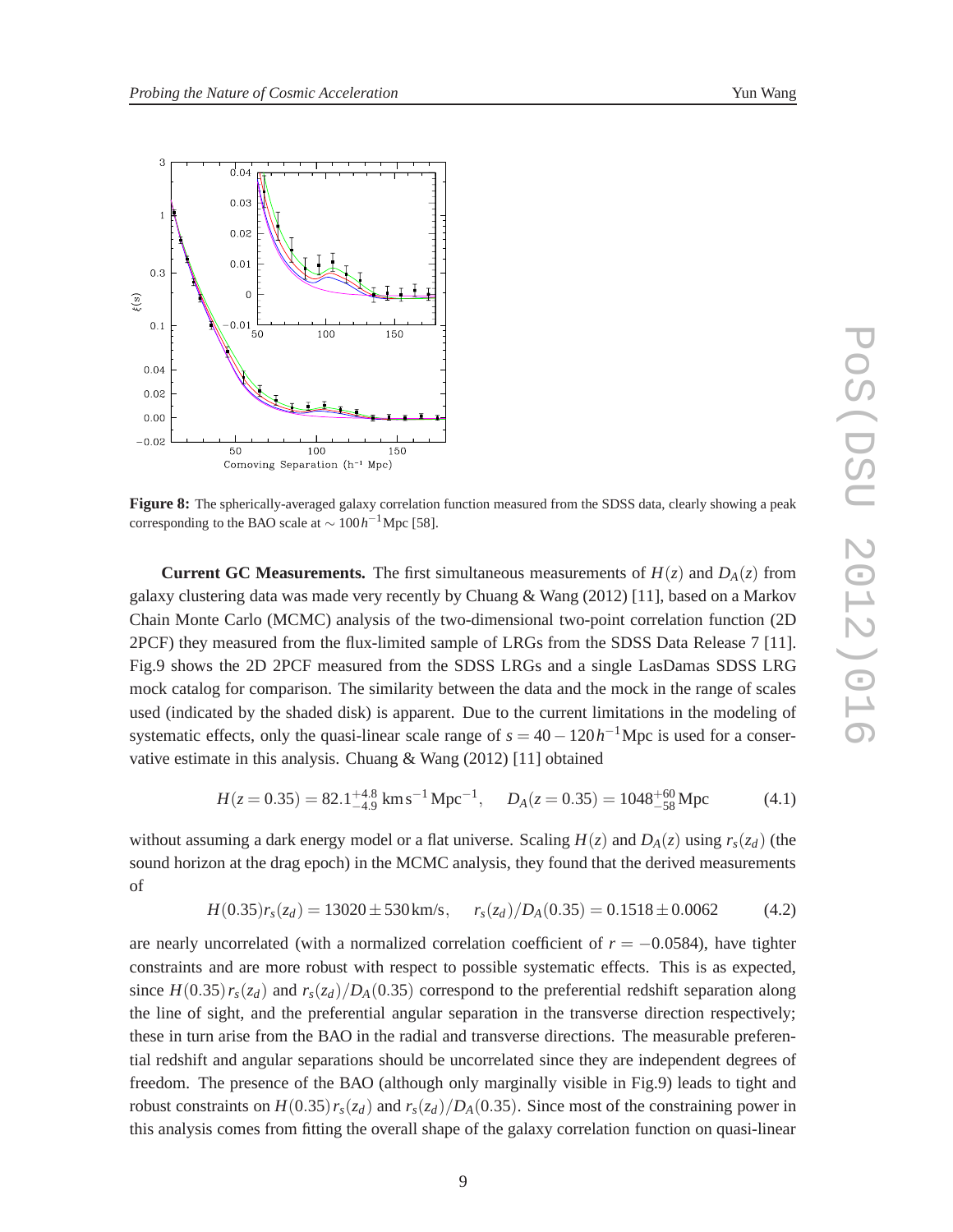

**Figure 9:** The two-dimensional two-point correlation function (2D 2PCF) measured from SDSS DR7 LRGs (left panel) and a LasDamas SDSS LRG mock catalog (right panel) in a redshift range  $0.16 < z < 0.44$  (solid black contours), compared to a theoretical correlation function with parameters close to the best fit values in the likelihood analysis (dashed red contours). In both figures, the shaded disk indicates the scale range considered ( $s = 40 - 120 h^{-1}$ Mpc) in this study. The thick dashed blue circle denotes the baryon acoustic oscillation scale. The observed 2D 2PCF has been smoothed by a Gaussian filter with rms variance of 2*h*<sup>-1</sup>Mpc for illustration in these figures only; smoothing is not used in our likelihood analysis. The contour levels are  $\xi = 0.5, 0.1, 0.025, 0.01, 0.005, 0$ . The  $\xi = 0$  contours are denoted with dotted lines for clarity. [11]

scales, and not from fitting the BAO peaks, these measurements are galaxy clustering measurements (rather than BAO only measurements).

The constraints in Eq.(4.2) can be used to combine with CMB and any other cosmological data sets to constrain dark energy, as *no* priors were imposed that would affect the combined constraints  $[11, 60]$ .<sup>5</sup> These results have significant implications for future surveys in establishing the feasibility of measuring both  $H(z)$  and  $D<sub>A</sub>(z)$  from galaxy clustering data.

Fig.10 shows the first results from the WiggleZ Dark Energy Survey obtained by Blake et al. (2011ab) [62, 63]. Note that Fig.10 (left panel) assumes fixed values of  $(\Omega_b h^2, n_S, h, \sigma_8)$ , and the background cosmological model is assumed to be known for Fig.10 (right panel). When dramatically larger data sets become available from the next generation galaxy redshift surveys, it will be possible to extract both distance and growth rate measurements simultaneously without imposing strong priors (see, e.g., [64]).

**Possible systematic differences in different GC measurements.** Ref.[7] showed that there may be systematic differences in different GC measurements. Fig.11 shows the 2D marginalized contours of  $(w, \Omega_m, \Omega_k)$  for different GC measurements combined with CMB,  $H_0$ , and GRB data. The first row of Fig.11 compares the  $H(z = 0.35)r_s(z_d)$  and  $r_s(z_d)/D_A(z = 0.35)$  measurements by Chuang & Wang (2012) [11] with their  $d_{0.35} = r_s(z_d)/D_V(z = 0.35)$  measurement (both from SDSS DR7 LRGs), as well as the  $d_{0.2}$  and  $d_{0.35}$  measurements by Percival et al. (2010) [65] from SDSS DR7 LRG and main galaxy samples and 2dFGRS, and the *d*0.<sup>6</sup> measurement by Blake et al.  $(2011)$  from the WiggleZ survey [68] combined with the  $d_{0.106}$  measurement by Beutler et al. (2011) from 6dF GRS [69].

For the Chuang & Wang (2012) [11] GC measurements (CW2 and CW1), the constraints on

<sup>&</sup>lt;sup>5</sup>For the most recent results on the measurement of  $H(z)$  and  $D_A(z)$  from GC data, see [61].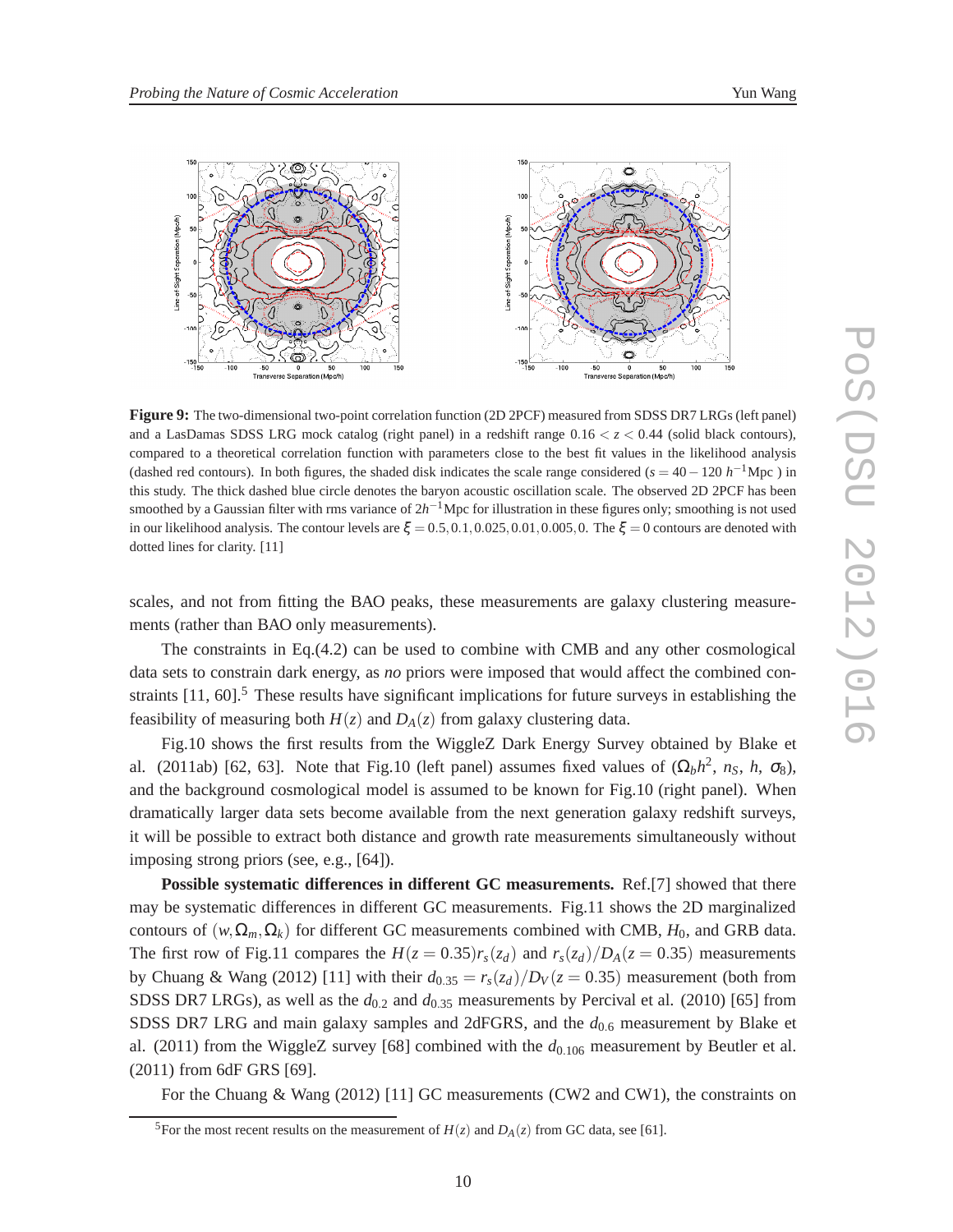

**Figure 10:** Left panel: Measurements of the baryon acoustic peak at redshifts  $z = 0.44$ , 0.6 and 0.73 in the galaxy correlation function of the final data set of the WiggleZ Dark Energy Survey. [62] Right panel: Measurements of  $f_g(z) \sigma_{8m}(z)$  from the WiggleZ Dark Energy Survey data. [63]



**Figure 11:** The 2D marginalized contours of  $(w, \Omega_m, \Omega_k)$  for different galaxy clustering measurements combined with CMB, *H*0, and GRB data. The contours are at 68% and 95% confidence levels.

*w* are tightened significantly by going from spherically-averaged data (CW1), i.e., *d*0.35, to 2D data (CW2), i.e.,  $H(z = 0.35)r_s(z_d)$  and  $r_s(z_d)/D_A(z = 0.35)$ , as indicated by comparing the thin solid contours (CW1) to thick solid contours (CW2) in the first row of Fig.11. This is as expected, as more information from GC is included in CW2 compared to CW1. Both the Percival et al. (2010) GC measurements (WP) and the combined WiggleZ survey and 6dF GRS measurements (CB+) favor  $w < -1$  (similar results were found by [67] using GC measurements from [65]), while the Chuang & Wang (2012) [11] GC measurements favor  $w = -1$ .

The second row in Fig.11 compares the  $d_{0.2}$  and  $d_{0.35}$  measurements by Percival et al. (2010) [65] (WP2), with their measurements of  $d_{0.2}$  and  $d_{0.35}$  separately. Clearly, most of the constraining power on *w* comes from  $d_{0.35}$ . While the  $d_{0.2}$  measurement favors  $w = -1$ , the  $d_{0.35}$  measurement favors *w* < −1. The measurements of  $d_{0.35}$  by Chuang & Wang (2012) [11] and Percival et al. (2010) [65] are similar in precision, but differ systematically:  $d_{0.35}^{CW} \equiv r_s(z_d)/D_V(z=0.35)$  = 0.1161 $\pm$ 0.0034, while  $d_{0.35}^{WP} \equiv r_s(z_d)/D_V(z=0.35) = 0.1097 \pm 0.0036$ . The lower measured value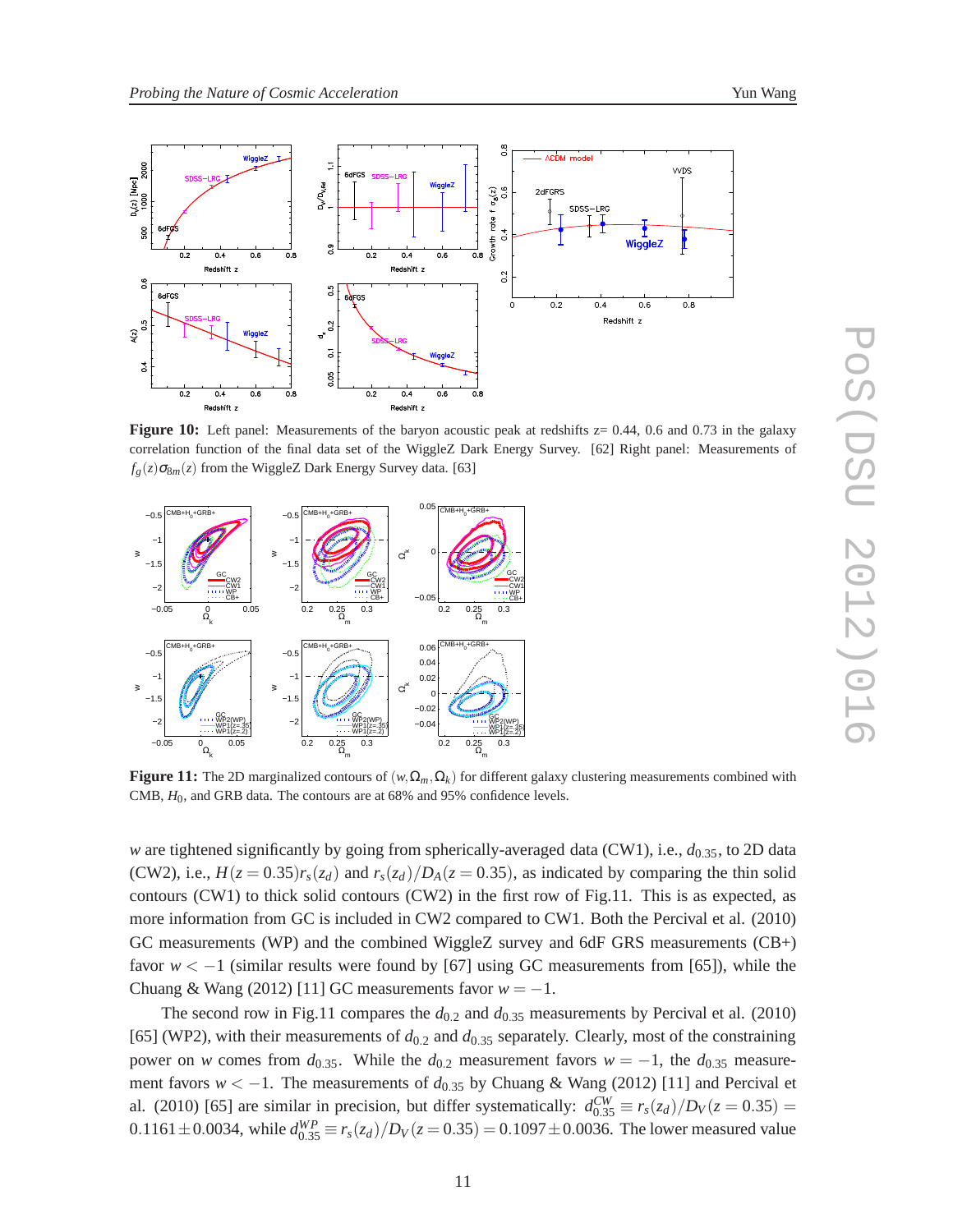



**Figure 12:** Left panel: The average two-dimensional two-point correlation function (2D 2PCF) measured from 160 LasDamas SDSS LRGfull mock catalogs (solid black contours), compared to a theoretical model with the input parameters of the LasDamas simulations (dashed red contours). The line types and contour levels are the same as in Fig.9 [11]. Right panel: Current and expected future measurements of the cosmic expansion history  $H(z) = H_0E(z)$  and the growth rate of cosmic large scale structure  $f_g(z)$ ). The future data correspond to a magnitude-limited NIR galaxy redshift survey covering  $>10,000$  square degrees and  $0.5 < z < 2$ . [19]

of  $d_{0.35}^{WP}$  implies a smaller  $H(z = 0.35)$ , which in turn implies a more negative *w*. When combined with CMB,  $H_0$ , and GRB data,  $d_{0.35}^{CW}$  favors  $w = -1$ , while  $d_{0.35}^{WP}$  favors  $w < -1$ . Note that these two measurements used different methods to analyze GC data: Chuang & Wang (2012) used the galaxy correlation function, while Percival et al. (2010) used galaxy power spectrum. It is not surprising that they lead to different distance measurements from GC. However, Montesano, Sanchez, & Phleps (2012) [66] obtained results consistent with *w* = −1 using the galaxy power spectrum of the SDSS DR7 LRGs.

**Future Prospects.** The data contours in Fig.12 (left panel) gives a sense of the exquisite precision the galaxy 2D 2PCF can be measured when significantly larger data sets become available; it shows the averaged 2D 2PCF measured from 160 LasDamas mock catalogs compared with a theoretical model [11]. The contour levels are apparent in the measured 2D 2PCF even though no smoothing is used (in contrast to the noisy current data, see Fig.9); this is due to the reduction of shot noise achieved by averaging over 160 mock catalogs. Clearly, the 2D theoretical model used by [11] provides a reasonable fit to data on intermediate (and quasi-linear) scales.

A flux-limited galaxy redshift survey can allow us to measure both  $H(z)$  and  $f_g(z)$  [18, 19]. The measurement of  $f_g(z)$  can be obtained through independent measurements of redshift-space distortion parameter  $\beta = f_g(z)/b$  [70] and the bias parameter  $b(z)$  (which describes how light traces mass) [18]. The parameter  $\beta$  can be measured directly from galaxy redshift survey data by studying the observed redshift-space correlation function [71, 72]. We can assume that the galaxy density perturbation  $\delta_g$  is related to the matter density perturbation  $\delta(\mathbf{x})$  as follows [73]:  $\delta_g = b\delta(\mathbf{x}) +$  $b_2\delta^2(\mathbf{x})/2$ . The galaxy bispectrum is  $\langle \delta_{g\mathbf{k}_1}\delta_{g\mathbf{k}_2}\delta_{g\mathbf{k}_1}\rangle = (2\pi)^3 \left\{P_g(\mathbf{k}_1)P_g(\mathbf{k}_2)\left[J(\mathbf{k}_1,\mathbf{k}_2)/b + b_2/b^2\right] + cyc.\right\} \delta^D(\mathbf{k}_1 + \mathbf{k}_2)$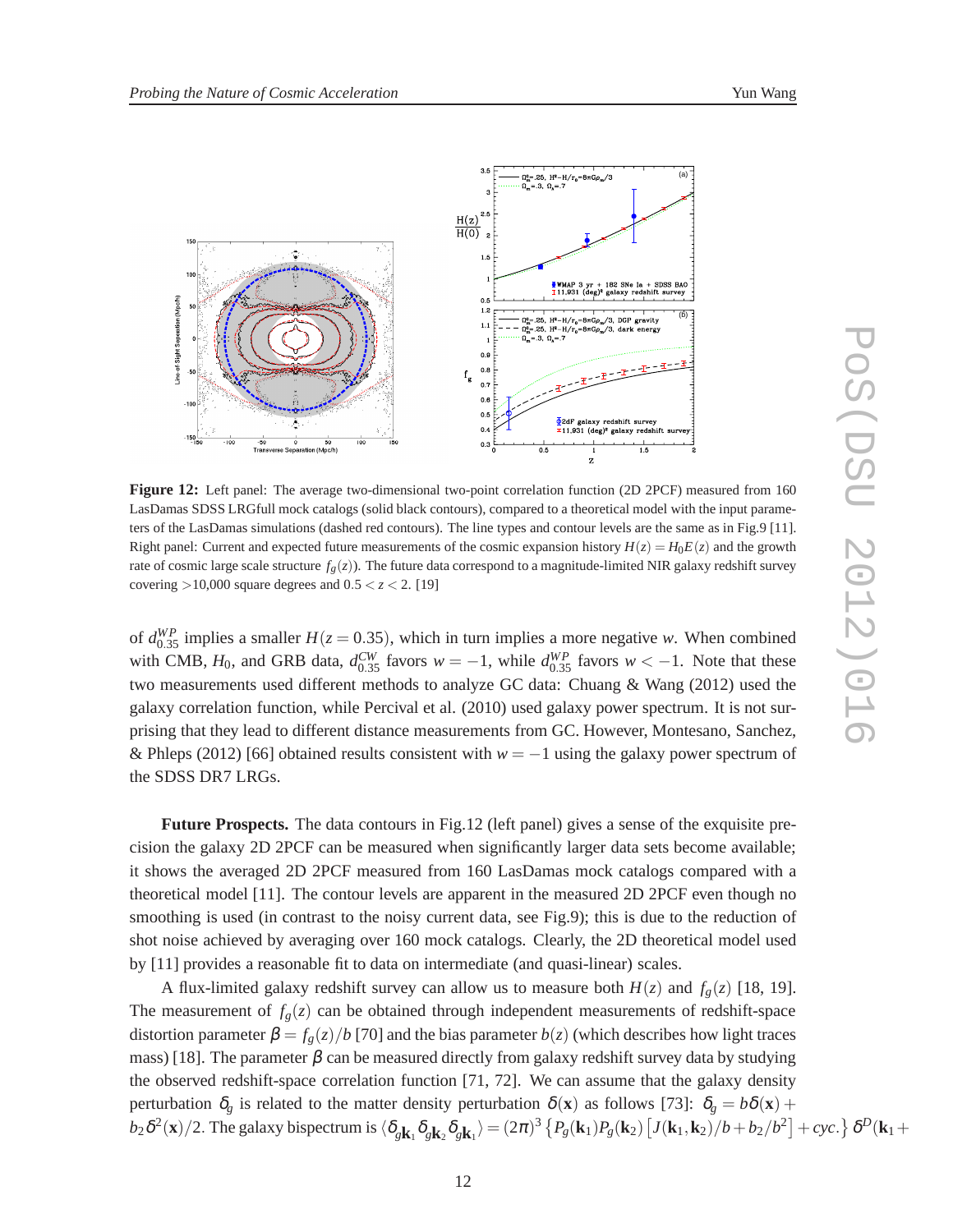$k_2 + k_3$ , where *J* is a function that depends on the shape of the triangle formed by  $(k_1, k_2, k_3)$  in **k** space, but only depends very weakly on cosmology [74]. Ref.[74] developed the method for measuring  $b(z)$  from the galaxy bispectrum, which was applied by [75] to the 2dF data. Independent measurements of  $\beta(z)$  and  $b(z)$  are very limited at present [71, 75]; this will change dramatically in the near future.

The right panel of Fig.12 shows how well a flux-limited NIR galaxy redshift survey covering >10,000 square degrees and  $0.5 < z < 2$  can constrain  $H(z)$  and  $f_g(z)$ , compared with current data [19]. The bottom half of the right panel in Fig.12 shows the  $f_g(z)$  for a modified gravity model (the DGP gravity model) with  $\Omega_m^0 = 0.25$  (solid line), as well as a dark energy model that gives the same  $H(z)$  for the same  $\Omega_m^0$  (dashed line). The cosmological constant model from the top half of the right panel in Fig.12 is also shown (dotted line). Clearly, current data can not differentiate between dark energy and modified gravity. A very wide and deep galaxy redshift survey provides measurement of  $f_g(z)$  accurate to a few percent; this will allow an unambiguous distinction between dark energy models and modified gravity models that give identical  $H(z)$  (see the solid and dashed lines in the bottom half of the right panel of Fig.12).

The systematic effects of BAO as a standard ruler are: bias between luminous matter and matter distributions, nonlinear effects, and redshift distortions [56]. Cosmological N-body simulations are required to quantify these effects [76]. Ref.[77] shows that nonlinear effects can be accurately taken into account. Ref.[78] shows that the BAO signal is *boosted* when bias, nonlinear effects, and redshift distortions are properly included in the Hubble Volume simulation. For a detailed discussion, see [6].

#### **5. Summary: Current Status and Future Prospects**

There are a large number of dark energy surveys that are ongoing, planned, or proposed. Ongoing projects include Carnegie Supernova Project (CSP), ESO Visible and Infrared Survey Telescope for Astronomy (VISTA) Surveys, Panoramic Survey Telescope & Rapid Response System (Pan-STARRS), Hobby-Eberly Telescope Dark Energy Experiment (HETDEX), and Sloan Digital Sky Survey (SDSS) III, and the Dark Energy Survey (DES) [79]. Selected future projects include Large Synoptic Survey Telescope (LSST) [80], and Euclid [64, 81]. Proposed future projects include the Wide-Field Infrared Survey Telescope (WFIRST), BigBOSS, and Square Kilometre Array (SKA) [82]. It is critical to remember that the challenge to solving the dark energy mystery will not be the statistics of the data obtained, but the tight control of systematic effects inherent in the data. A combination of all three most promising methods (SNe Ia, GC, and WL) should be used, each optimized by having its systematics minimized by design [83]. It is an exciting time in cosmology. We can expect to make ground-breaking discoveries about the nature of dark energy within the next decade or two.

I am grateful to Chris Blake, Daniel Eisenstein, Mario Hamuy, Dan Kasen, and Kevin Krisciunas for permission to use their figures in this proceeding paper. This work was supported in part by DOE grant DE-FG02-04ER41305.

#### **References**

[1] Riess A G *et al.*, 1998, AJ, 116, 1009; Perlmutter S *et al.*, 1999, ApJ, 517, 565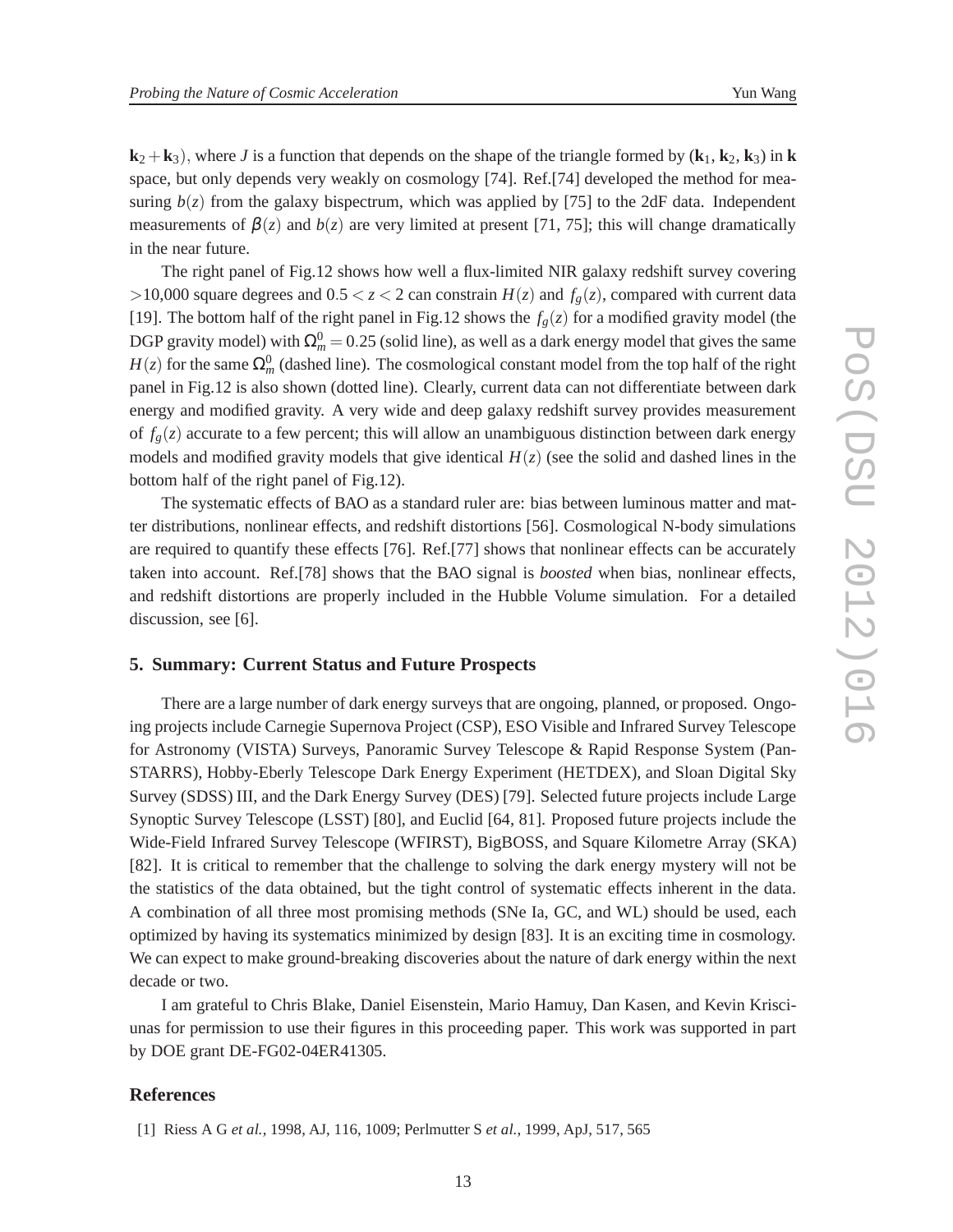- [2] K. Freese *et al.*, Nucl.Phys. **B287**, 797 (1987); A. Linde, in *Three hundred years of gravitation*, (Eds.: Hawking, S.W. and Israel, W., Cambridge Univ. Press, 1987), 604; P. J. E Peebles and B. Ratra, ApJ **325**, L17 (1988); C. Wetterich, Nucl.Phys. **B302**, 668 (1988); J. A. Frieman, C. T. Hill, A. Stebbin, and I. Waga, PRL **75**, 2077 (1995); R. Caldwell, R. Dave, and P. J. Steinhardt, PRL **80**, 1582 (1998); L. Wang and P. J. Steinhardt, ApJ **508**, 483 (1998).
- [3] V. Sahni and S. Habib, PRL **81**, 1766 (1998); L. Parker and A. Raval, PRD **60**, 063512 (1999); C. Deffayet, Phys.Lett.B **502**, 199 (2001); K. Freese and M. Lewis, Phys.Lett.B **540**, 1 (2002); V. K. Onemli and R. P. Woodard, PRD **70**, 107301 (2004).
- [4] G. Dvali, G. Gabadadze, M. Porrati, *PLB*, **485**, 208 (2000)
- [5] Copeland, E. J., Sami, M., Tsujikawa, S., IJMPD, 15 (2006), 1753; Ruiz-Lapuente, P., Class. Quantum. Grav., 24 (2007), 91; Ratra, B., Vogeley, M. S., arXiv:0706.1565 (2007); Frieman, J., Turner, M., Huterer, D., ARAA, 46, 385 (2008); Caldwell, R. R., & Kamionkowski, M., arXiv:0903.0866; Uzan, J.-P., arXiv:0908.2243; Y.-F. Cai, et al., Phys. Rep. 493, 1 (2010); Li, M., et al., 2011, arXiv1103.5870; D.H. Weinberg, et al. (2012), arXiv:1201.2434
- [6] Wang, Y., *Dark Energy*, Wiley-VCH (2010)
- [7] Wang, Y.; Chuang, C.-H.; Mukherjee, P., Phys. Rev. D 85, 023517 (2012); arXiv1109.3172
- [8] Komatsu, E., et al. 2011, Astrophys.J.Suppl., 192, 18
- [9] Conley, A., et al., 2011, Astrophys.J.Suppl., 192, 1
- [10] A. G. Riess *et al.*, ApJ **659**, 98 (2007).
- [11] Chuang, C.-H.; and Wang, Y., MNRAS, 426, 226 (2012); arXiv:1102.2251
- [12] For recent reviews, see H. Hoekstra, & B.Jain, Ann.Rev.Nucl.Part.Sci., 58, 99 (2008); D. Munshi, et al., Physics Reports, 462, 67 (2008); A. Heavens, arXiv:1109.1121
- [13] For a recent review, see S. W. Allen, A. E. Evrard, A. B. Mantz, arXiv:1103.4829
- [14] Wang, Y., 2008, PRD, 78, 123532
- [15] See, e.g., Schaefer, B. E., 2007, ApJ, 660, 16; Simon, J.; Verde, L.; & Jimenez, R. 2005, PRD, 71, 123001; Daly, R. A., et al., 2009, ApJ, 691, 1058
- [16] Riess, A. G, *et al.*, 2011, ApJ, 730, 119
- [17] Wang, Y.; and Mukherjee, P., PRD, 76, 103533 (2007)
- [18] Guzzo L *et al.*, *Nature*, in press (2008)
- [19] Wang, Y., Journal of Cosmology and Astroparticle Physics, 05, 021 (2008).
- [20] Chevallier, M., & Polarski, D. 2001, Int. J. Mod. Phys. D10, 213
- [21] Wang, Y.; and Garnavich, P., ApJ, 552, 445 (2001)
- [22] M. Tegmark, Phys. Rev. D66, 103507 (2002); Y. Wang, & K. Freese, Phys.Lett. B632, 449 (2006)
- [23] Y. Wang; J.M. Kratochvil; A. Linde; M. Shmakova, JCAP, 12, 006 (2004)
- [24] Y. Wang, & M. Tegmark, Phys. Rev. Lett., 92, 241302 (2004)
- [25] H.B. Sandvik; M. Tegmark; M. Zaldarriaga; I. Waga, Phys. Rev. D 69, 123524 (2004)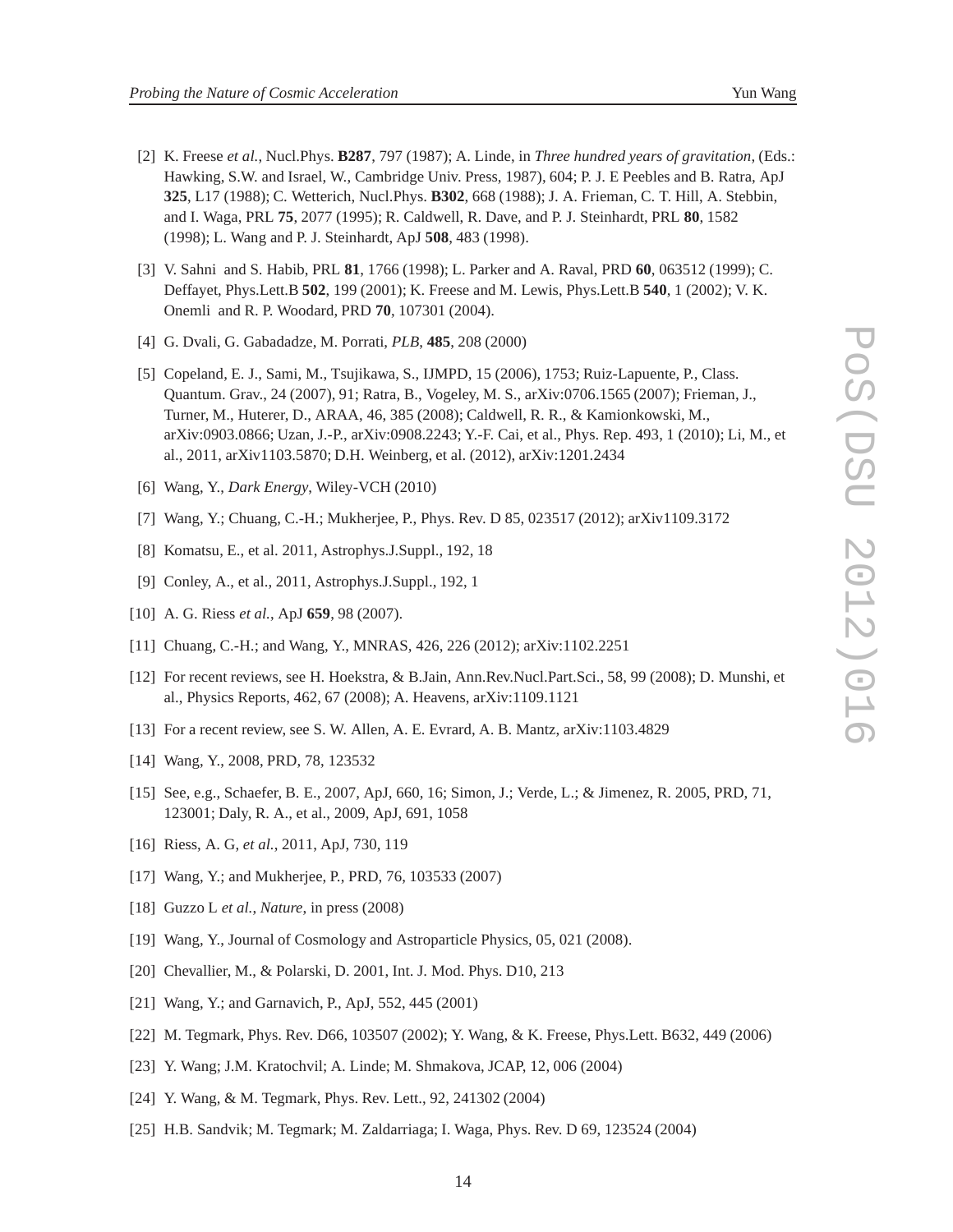- 
- [26] J-P. Uzan, and F. Bernardeau, Phys. Rev. D64, 083004 (2001); H. F. Stabenau and B. Jain, *PRD*, **74**, 084007; ( 2006) A. F. Heavens, T.D. Kitching, L. Verde, astro-ph/0703191; J.-P. Uzan, Gen. Relat. Grav. 39, 307 (2007) P. Zhang; M. Liguori;R. Bean; S. Dodelson, Phys.Rev.Lett. 99, 141302 (2007)
- [27] A. Lue, R. Scoccimarro, and G. D. Starkman, PRD **69**, 124015 (2004); A. Lue, Physics Report **423**, 1 (2006).
- [28] Y.-S. Song, I. Sawicki, and W. Hu, PRD, **75**, 064003 (2007); K. Koyama, arXiv:0709.2399
- [29] Bhattacharya, S.; Kosowsky, A.; Newman, J. A.; Zentner, A. R. PRD, 83, 043004 (2011)
- [30] Y. Wang, & M. Tegmark, Phys. Rev. D 71, 103513 (2005)
- [31] M. M. Phillips, ApJ **413**, L105 ( 1993);
- [32] A.G. Riess, W.H. Press, & R.P. Kirshner, ApJ, 438, L17 (1995)
- [33] G. Goldhaber, et al, ApJ, 558, 359 (2001)
- [34] Wheeler, J. C., AAPT/AJP Resource Letter, Am. J. Phys., 71 (2003), astro-ph/0209514
- [35] See, e.g., S. Bongard, et al., ApJ, 647, 513 (2006); D. Branch, et al., PASP, 118, 560 (2006); Y. Wang, and N. Hall, MNRAS, 389, 489 (2008).
- [36] M. Hamuy, et al., AJ, 112, 2398 (1996)
- [37] J.A. Cardelli; G.C. Clayton; & J.S. Mathis, ApJ, 345, 245 (1989)
- [38] A.N. Aguirre, ApJ, 525, 583 (1999)
- [39] R. Kantowski, T. Vaughan, & D. Branch, ApJ, 447, 35 (1995); J. A. Frieman, Comments Astrophys., 18, 323 (1997); J. Wambsganss, R. Cen, G. Xu, & J.P. Ostriker, ApJ, 475, L81 (1997); D.E. Holz, ApJ, 506, L1 (1998); Y. Wang, ApJ, 525, 651 (1999)
- [40] A.N. Aguirre, and Z. Haiman, ApJ, 532, 28 (2000)
- [41] P. Zhang, and P.S. Corasaniti, ApJ, 657, 71 (2007)
- [42] Conley, A., et al. 2007, ApJ, 664, L13
- [43] Y. Wang; D.E. Holz; & D. Munshi, ApJ, 572, L15 (2002)
- [44] Y. Wang, ApJ, 536, 531 (2000); Y. Wang; & P. Mukherjee, ApJ, 606, 654 (2004).
- [45] D. Branch; S. Perlmutter; E. Baron; & P. Nugent, astro-ph/0109070
- [46] K. Krisciunas; M.M. Phillips; N.B. Suntzeff, ApJ, 602, L81 (2004)
- [47] M. M. Phillips; P. Garnavich; Y. Wang; et al., SPIE proceedings (2006), astro-ph/0606691
- [48] W. Michael Wood-Vasey, et al., arXiv:0711.2068, ApJ submitted (2007)
- [49] Kasen, D., 2006, ApJ, 649, 939
- [50] Marion, G. H., et al. 2006, ApJ, 645, 1392; 2009, AJ, 138, 727
- [51] Garnavich, P. M., et al. 2004, ApJ, 613, 1120
- [52] Bailey, S. et al. 2009, arXiv:0905.0340
- [53] Hachinger, S., et al. 2008, MNRAS, 389, 1087
- [54] Y. Wang, & G. Lovelace, ApJ Letter, 562, L115 (2001)